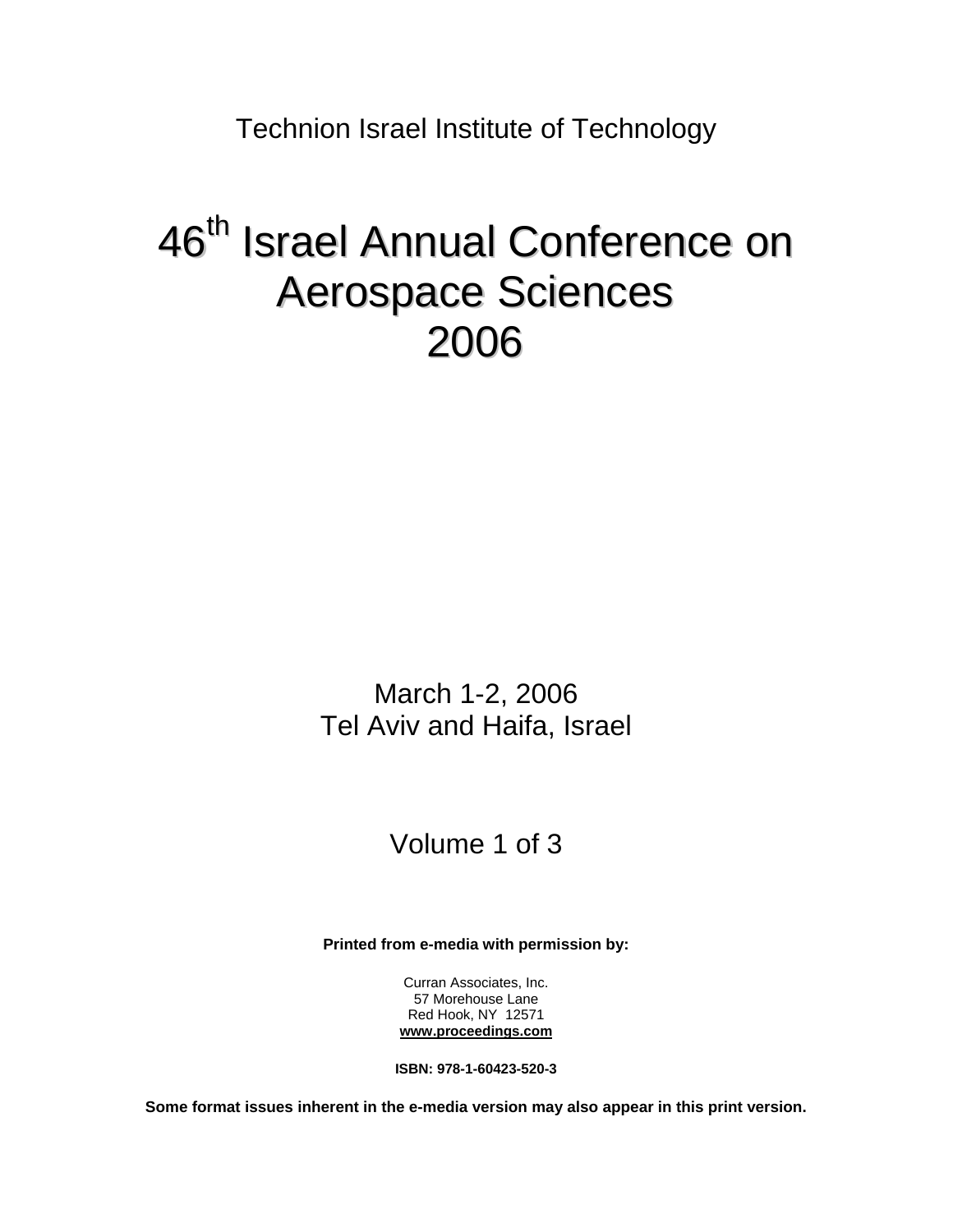**Printed from e-media with permission by:** 

Curran Associates, Inc. 57 Morehouse Lane Red Hook, NY 12571



**Some format issues inherent in the e-media version may also appear in this print version.** 

Copyright© (2006) by the Faculty of Aerospace Engineering, Technion - Israel Institute of Technology All rights reserved.

Printed by Curran Associates, Inc. (2006)

For permission requests, please contact the Faculty of Aerospace Engineering, Technion - Israel Institute of Technology at the address below.

Faculty of Aerospace Engineering Technion - Israel Institute of Technology Kiryat Technion, Haifa 32000, Israel

iacas@technion.ac.il

#### **Additional copies of this publication are available from:**

Curran Associates, Inc. 57 Morehouse Lane Red Hook, NY 12571 USA Phone: 845-758-0400 Fax: 845-758-2633 Email: curran@proceedings.com Web: www.proceedings.com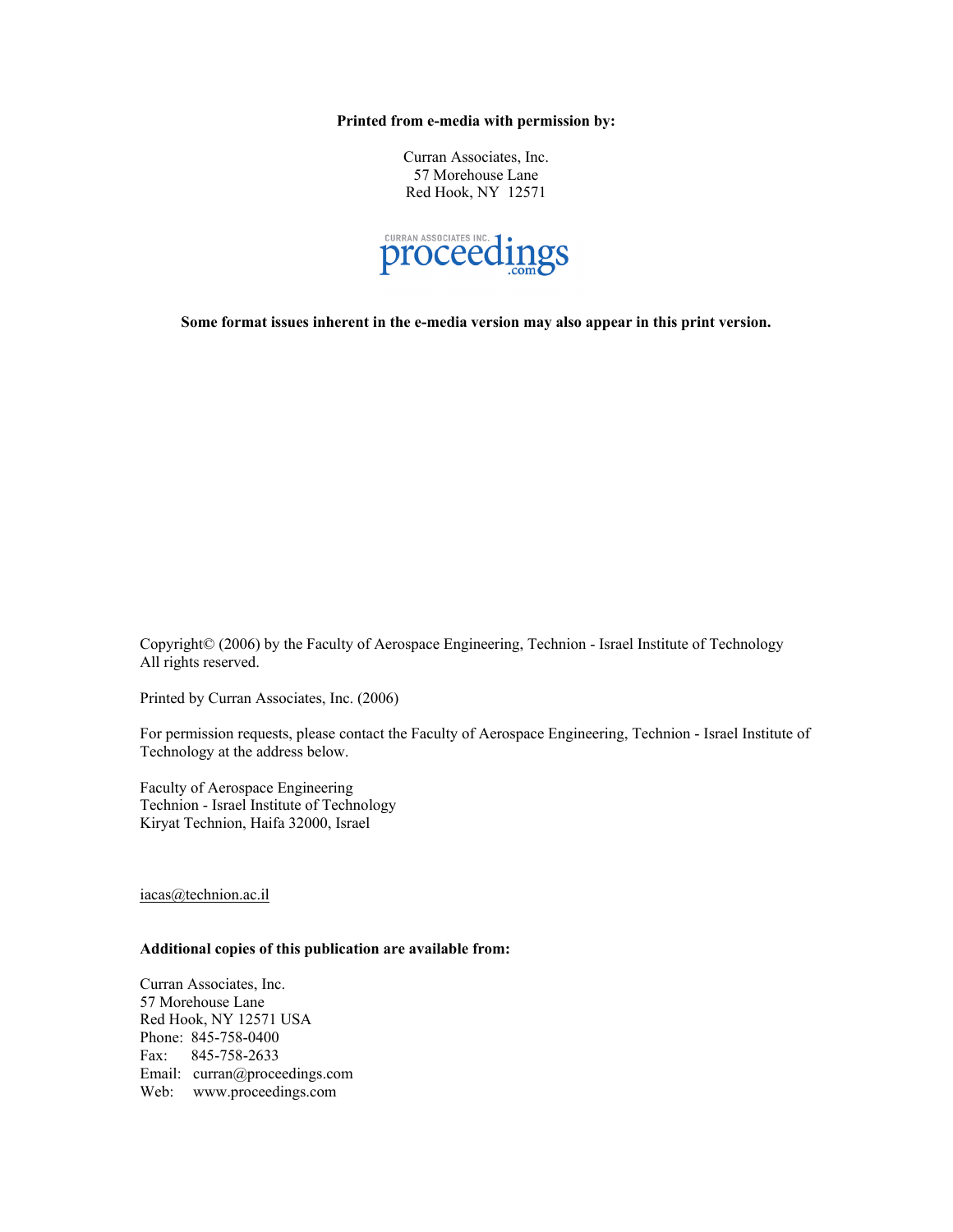Technion Israel Institute of Technology

## 46<sup>th</sup> Israel Annual Conference on Aerospace Sciences 2006

# **TABLE OF CONTENTS**

### **VOLUME I**

| D.M. Bushnell                                                                                                                                                                        |  |
|--------------------------------------------------------------------------------------------------------------------------------------------------------------------------------------|--|
| D. Nale                                                                                                                                                                              |  |
| THE TIGHTLY COUPLED DESIGN OF RADAR AND A/C FOR AEW APPLICATION  N/A<br>H. Grizim                                                                                                    |  |
| A. Volovick, A. Zeisel, J. Matsibeker, N. Hellman, S. Elbaz, A. Gat, D. Abramov, G. Stafora,<br>M. Baruch, Y. Farkel, S. Tsach                                                       |  |
| <b>C-CAT COMPRESSOR - COLD AIR TURBINE PERFORMANCE ANALYSIS</b>                                                                                                                      |  |
| M. Shohat, I. Ziskind, N. Sabag, E. Eildish, A. Patish, S. Sandomirsky, Y. Levy                                                                                                      |  |
| E. Berlowitz, A. Setter, J. Batito, A. Boltex, I. Mizrachi, O. Levi, O. Zigelman, D. Elbaz, B.<br>Landkof                                                                            |  |
| <b>MISSION PERFORMANCE FOR FIXED AND ROTARY WING AIRCRAFT:</b><br>ALTERNATIVE NUMERICAL AND ANALYTICAL APPROACHES TO BE<br>A. Dvorjetski, S. Kominer, E. Shabie, S. Lerman, G. Levin |  |
| N. Farber, J. Shinar                                                                                                                                                                 |  |
| HOW TO MITIGATE THE INTEGRATION ERROR IN NUMERICAL SIMULATIONS<br>P. Gurfil, I. Klein                                                                                                |  |
| <b>IMPROVED VORTEX GENERATOR CFD MODEL FOR ENGINEERING DESIGN</b>                                                                                                                    |  |
| D. Such, N. Katzir, G. Hoffmann                                                                                                                                                      |  |
| M. Bercovici, E. Arad, A. Seifert, T. Yehoshua                                                                                                                                       |  |
| THE "EQUIVALENT WING" CONCEPT FOR FLIGHT REYNOLDS NUMBER FLOW<br>A.L. Bolsunovsky, N.P. Buzoverya                                                                                    |  |
| EFFECTS OF PERIODIC EXCITATION ON THE FLOW AROUND A D-SHAPED<br>V. Palei, A. Seifert                                                                                                 |  |
| V. Suponitsky, E. Avital, M. Gaster                                                                                                                                                  |  |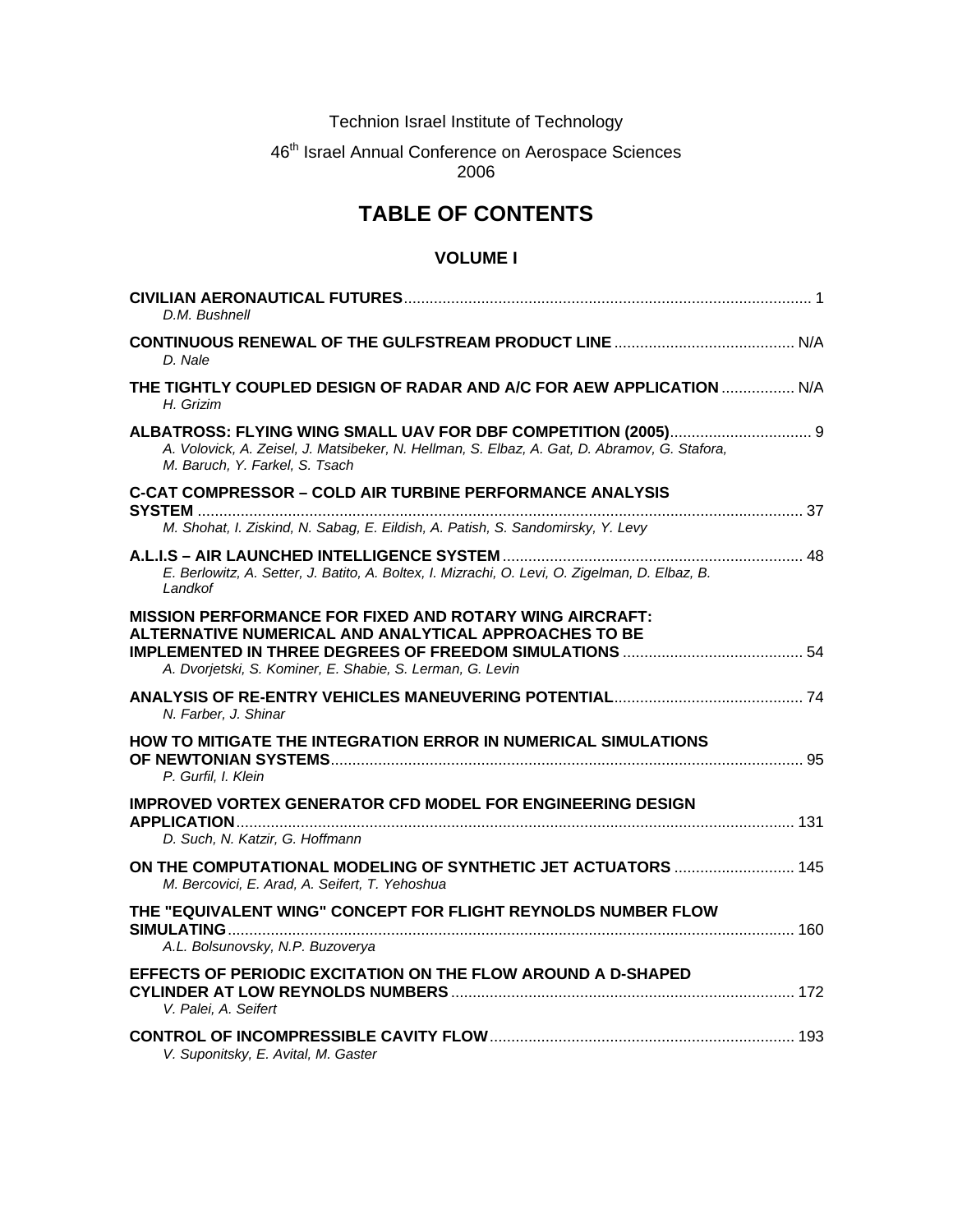| INTERACTION OF A TRAIN OF VORTEX PAIRS WITH A LAMINAR BOUNDARY                                                                                            |  |
|-----------------------------------------------------------------------------------------------------------------------------------------------------------|--|
| T. Yehoshua, A. Seifert                                                                                                                                   |  |
| HIERARCHICAL DECISION AND CONTROL FOR COOPERATIVE MULTI-UAV<br>Y. Ben-Asher, S. Feldman, P. Gurfil                                                        |  |
| <b>CONSTRUCTION OF A CONTROL LOOP FOR AN ADAPTIVE OPTICAL SYSTEM  270</b><br>O. Glazer, E. Ribak, L. Mirkin                                               |  |
| PASSIVE AIRBORNE WARNING SYSTEM (PAWS-2) A MISSILE WARNING<br>Y. Harel                                                                                    |  |
| USE OF REYNOLDS-AVERAGE NAVIER-STOKES EQUATIONS TO CALCULATE<br>G.-D. Mortchéléwicz                                                                       |  |
| MATHEMATICAL MODELS FOR THE PREDICTION OF AEROELASTIC LIMIT<br>Y. Hollander, M. Karpel, Y. Levy                                                           |  |
| P. Pevzner, T. Weller, A. Grunwald, R. Yaffe, H. Abramovich                                                                                               |  |
| <b>MODELING OF HYDROGEN/HYDROCARBON FUELED SUPERSONIC</b><br><b>COMBUSTOR INCLUDING DROPLET EVAPORATION AND FINITE RATE</b>                               |  |
| K. Srinivasan, N. Dubey, V. Ramanujachari                                                                                                                 |  |
| <b>INFLUENCE OF COLD FREE RADICALS INJECTION ON COMBUSTION IGNITION  369</b><br>Y. Goldman, G. Conway, A. Gany                                            |  |
| THE ROLE OF THE RECIRCULATING GASES IN THE MILD COMBUSTION<br>Y. Levy, V. Sherbaum, E. Erenburg                                                           |  |
| <b>ANALYTICAL STUDY OF CRITICAL LOADS OF F-15 NOSE LANDING GEAR</b><br>P. Livshiz, A. Sinner, S. Shefer, E. Rabinovich, D. Melzer, V. Ognev, S. Bar-Moshe |  |
|                                                                                                                                                           |  |

# **VOLUME II**

| ANALYTICAL CONDITION INSPECTION IMPLEMENTED FOR DETERMINING                        |  |
|------------------------------------------------------------------------------------|--|
| E. Ezer, A. Sinner, S. Shefer, E. Rabinovitch, F. Munitz, N. Kaplan                |  |
| D. Shavit, S. Rozental                                                             |  |
| AN EFFICIENT PARALLELIZATION PARADIGM FOR DISTRIBUTED MEMORY<br>Y. Kidron, Y. Levy |  |
| A MULTI-LEVEL PARALLELISM APPROACH FOR A CHIMERA BASED IMPLICIT                    |  |
| Y. Levy, M. Adar                                                                   |  |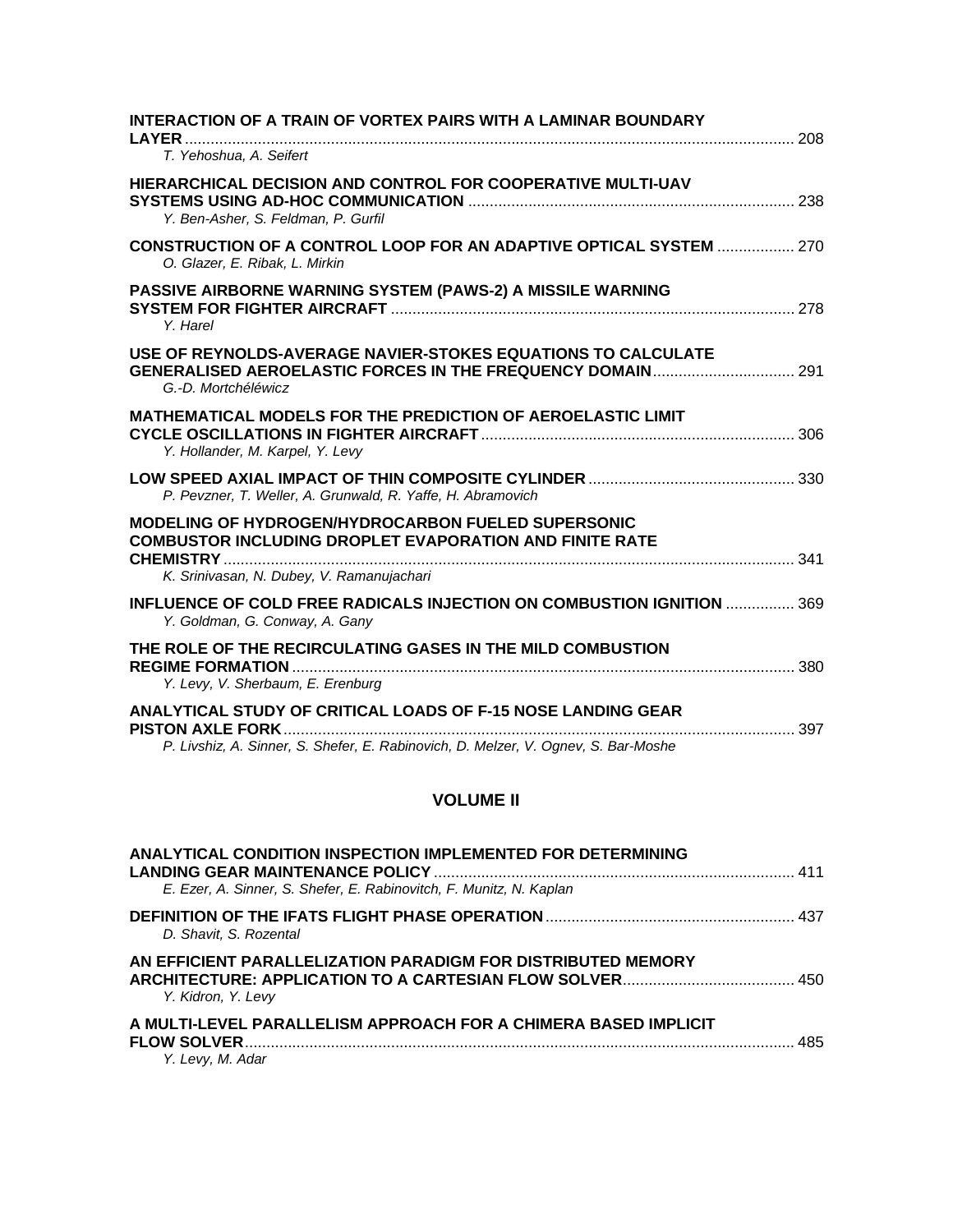| NUMERICAL INVESTIGATION OF THE INDUCED FORCE ON A MISSILE DUE TO                                             |  |
|--------------------------------------------------------------------------------------------------------------|--|
| D. Igra, E. Arad                                                                                             |  |
| H. Rotstein, R. Ingvalson, T. Keviczky, G.J. Balas                                                           |  |
| A. Peled, M. Okrent, H. El-Eini                                                                              |  |
| STEERING DEGRADATION/REVERSAL DUE TO ADDITIONAL TAIL SURFACES<br>D. Dekel, E. Peleg, D. Lapidot, Y. Gat      |  |
| SPACECRAFT ATTITUDE AND ANGULAR-RATE ESTIMATION FROM VECTOR<br>A. Carmi, Y. Oshman                           |  |
| <b>COOPERATIVE EMITTER GEO-LOCATION USING BEARINGS-ONLY</b><br>E. Nelson, M. Pachter, C. Schumacher          |  |
| POSE AND MOTION RECOVERY FROM FEATURE CORRESPONDENCES AND A<br>R. Lerner, E. Rivlin, H. Rotstein             |  |
| DEVELOPMENT AND CHARACTERIZATION OF NANOSTRUCTURED<br>M. Marchetti, F. Frezza, M. Regi, F. Mazza, E. Carna   |  |
| <b>LIGHT MATERIALS FOR AEROSPACE STRUCTURES - OVERVIEW OF CURRENT</b><br><b>B.</b> Landkof                   |  |
| <b>EXTRACTING INTENSITY FACTORS FOR CRACKED PIEZOELECTRIC BODIES 653</b><br>Y. Motola, L. Banks-Sills        |  |
| <b>ACTIVE CONTROL OF INSTABILITIES IN HIGH PRESSURE COMBUSTOR BY</b><br>E. Lubarsky, D. Shcherbik, B.T. Zinn |  |
| <b>INVESTIGATION OF THE SOOT PARTICLE OXIDATION AND ITS INFLUENCE ON</b>                                     |  |
| A. Kanelbaum, A. Lessin, S. Yaniv, H. Wirzberger, M. Lev                                                     |  |
| H.K. Ciezki, B. Natan                                                                                        |  |
| A. Epstein                                                                                                   |  |
| NEW CONCEPTS FOR SPACECRAFT ANTENNA AND RADAR STRUCTURES<br>S. Pellegrino                                    |  |
| <b>GLOBAL NAVIGATION SATELLITE SYSTEMS: GENESIS, STATE OF THE ART</b><br>M. Psiaki                           |  |
| <b>DESIGN AND EXPERIMENTAL EVALUATION OF TWO-ELEMENT LOW</b><br>A. Nagel, M. Shepshelovich                   |  |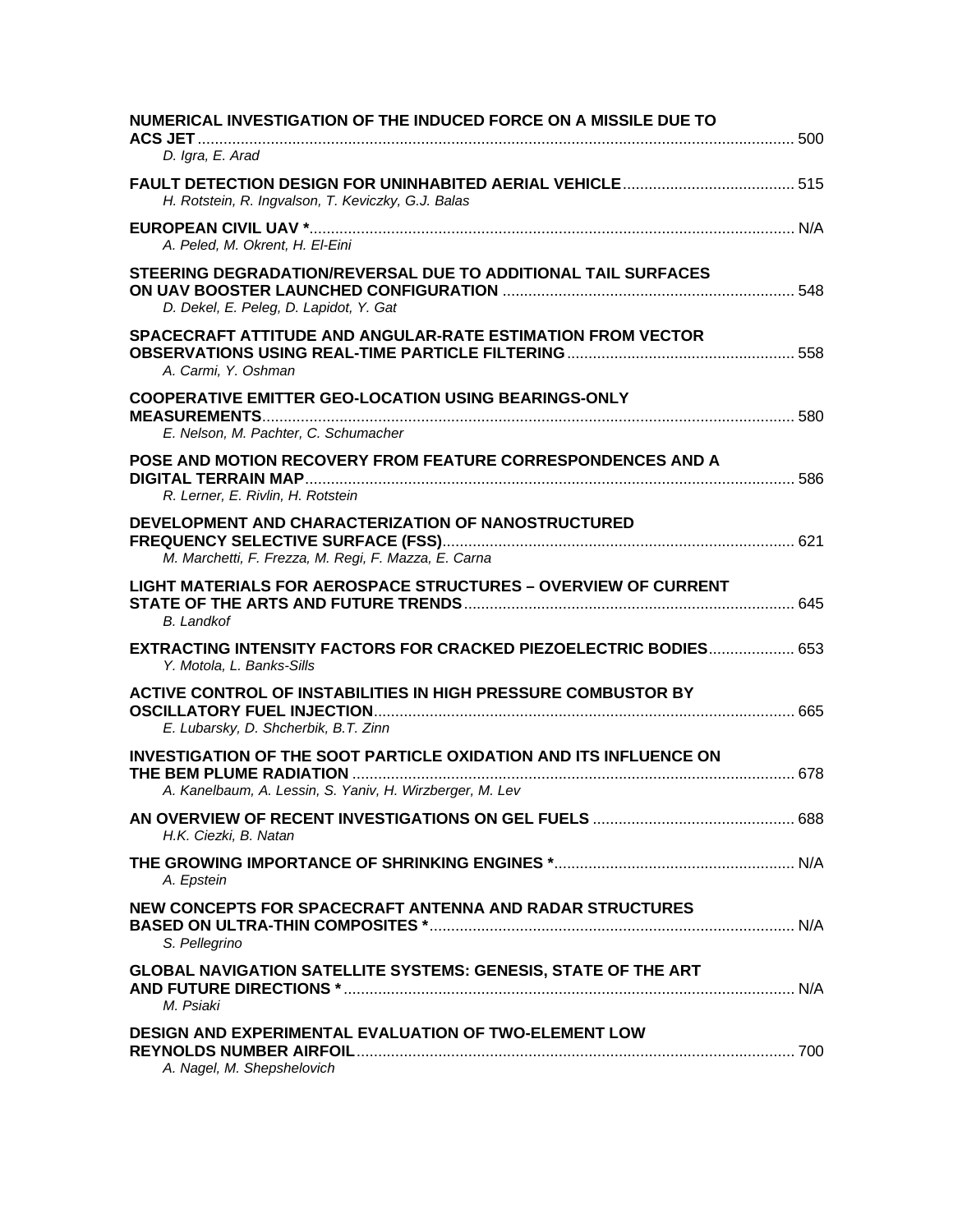| TEST ANALYSIS OF THE STABILITY AND CONTROL CHARACTERISTICS OF A<br>A. Sigal, M. Ringel, M. Victor, E. Shistik              |     |
|----------------------------------------------------------------------------------------------------------------------------|-----|
| J. Stricker, B. Zakharin, I.B. Hornik, F. Rosenblatt                                                                       | 731 |
| OPTIMIZATION OF BLENDED WING BODY AIRCRAFT BY AN AUTOMATIC CFD<br><b>DRIVEN DESIGN TOOL.</b><br>S. Peigin, B. Epstein      | 747 |
| VALIDATION OF NES FOR MISSILES APPLICATIONS IN THE HYPERSONIC COLD<br><b>FLOW REGIME</b><br>S. Seror, U. Landau, R. Werner |     |
| SOLID ROCKET MOTOR IGNITION SIMULATION USING A DUAL-TIME STEP<br>H. Wirzberger, S. Yaniv                                   | 787 |
| AMOS2 SATELLITE ANGULAR VELOCITY ESTIMATION FROM A SINGLE SUN<br><b>VECTOR</b><br>N. Wagner                                | 797 |

## **VOLUME III**

| <b>CYCLIC SPACECRAFT FORMATIONS: RELATIVE MOTION CONTROL USING</b><br>P. Gurfil, D. Mishne                                                                                                         |  |
|----------------------------------------------------------------------------------------------------------------------------------------------------------------------------------------------------|--|
| DESIGN OF LIBRATION-POINT REFERENCE TRAJECTORY IN THE ELLIPTIC<br>D. Meltzer, P. Gurfil                                                                                                            |  |
| <b>LOW-THRUST TRANSFER BETWEEN SUN-SYNCHRONOUS ORBITS USING</b><br>D.L. Barnett, P. Gurfil                                                                                                         |  |
| <b>EVALUATION METHODS OF THE REMAINING FATIGUE SERVICE LIFE OF</b><br>M. Sheranosher, Y. Movchan, Y. Bendet-Rozer, H. Yishbir, A. Mimon, G. Shemesh, H.<br>Sheinkopf, T. Ankori, R. Halevi         |  |
| DEVELOPMENT OF FATIGUE LIFE REGULATIONS BASED ON LESSONS<br>A. Brot                                                                                                                                |  |
| <b>COMPARATIVE STRUCTURAL ANALYSIS AND SERVICE TIME EVALUATION OF</b><br>DIFFERENT POSSIBLE WRAP-FITTING BLOCK CONFIGURATIONS IN BELL AH-<br>J. Sinitsky, A. Mikler, S. Arbel, Y. Golan, T. Ankori |  |
| <b>ISRAEL AIR FORCE AGING AIRCRAFT AND TEAR DOWN INSPECTION (TDI) FOR</b><br>G. Shahar, Y. Yoresh, B. Englender, S. Bar-Moshe, A. Atzmoni, H. Rotem                                                |  |
| JET ENGINE COMPONENT AND TRANSDUCER FAULT DIAGNOSIS USING<br><b>COMPONENT MAP REPLACEMENT BY THE MAPS EVALUATED DURING</b>                                                                         |  |

*M. Lichtsinder, Y. Levy*